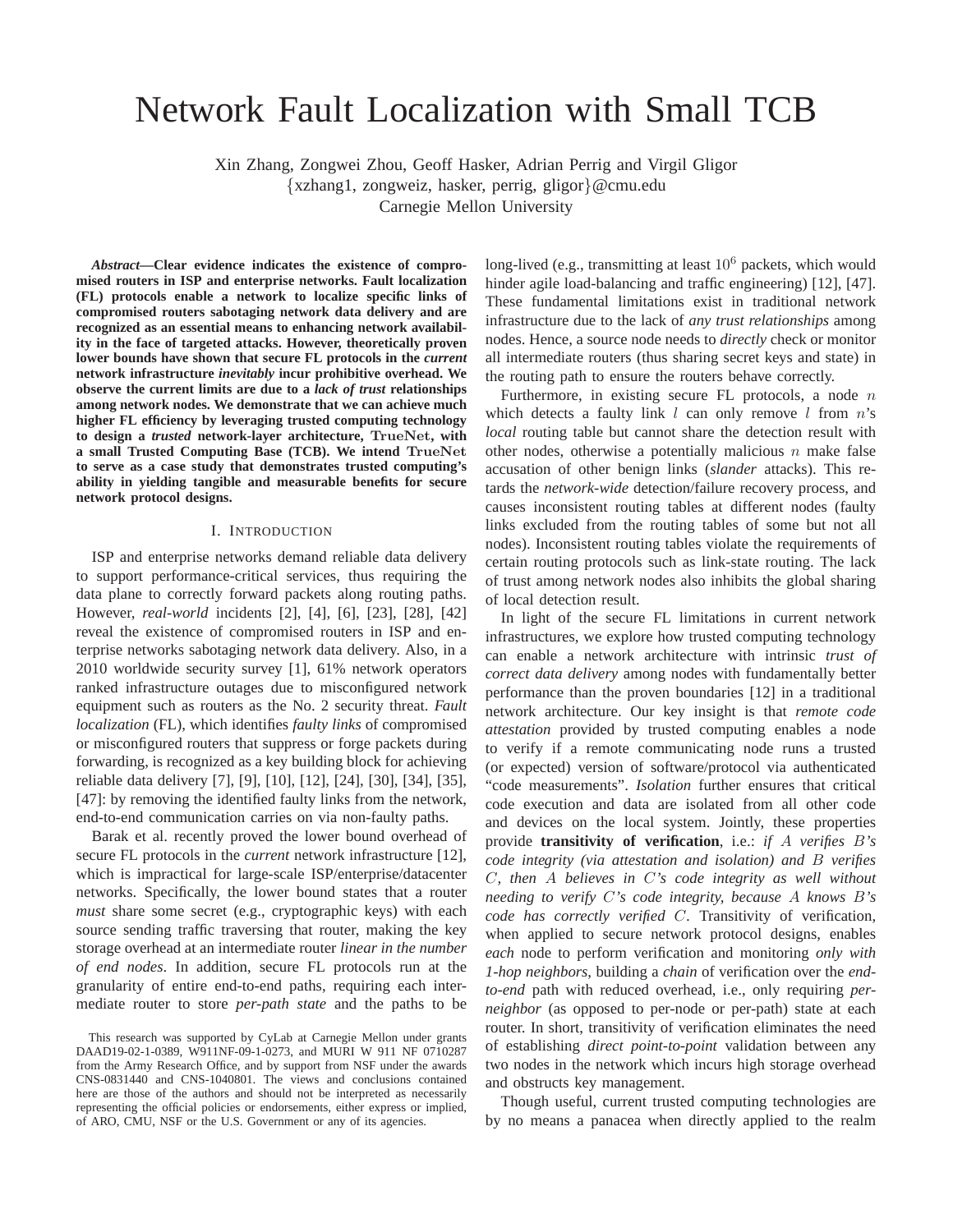of computer networks. Although several researchers propose Trusted Platform Module (TPM)-based protocols for securing general distributed systems (e.g., BIND [39]) and specific network applications (e.g., Not-a-Bot [22]), fundamental challenges render these approaches ineffective in securing data delivery at the network layer: (i) existing approaches cannot "attest" raw command-line configuration for which an expected "measurement" for remote attestation is hard to define, (ii) the extensive network stack would swell the size of the Trusted Computing Base (TCB) and it is challenging to abstract a small-sized, invariant "critical code", and (iii) a large ISP network can contain different routing instances with different implementation versions [29], which obstructs the use of a consistent "code measurement" for attestation.

The TrueNet design answers these challenges of applying trusted computing. Instead of strictly attesting the *semantics* of the huge, intertwined network stack itself, TrueNet attests the *behavior* of the network stack, i.e., whether it has successfully delivered the data or not. On one hand, the success of data delivery guarantees that *all* of the network-layer components have worked correctly, regardless of their implementation variations. On the other hand, if *any* of the network-layer components misbehaves, failures will arise in data delivery by which the faulty link(s) can be detected. Correspondingly, our approach in TrueNet is to monitor *1-hop* data delivery behavior (behavior of the network-layer protocol stack) with a small **monitoring module** as the critical code at each hop, and attest, isolate, and protect only the particular monitoring module with trusted computing. Thus, TrueNet requires only a small amount of critical code (the small monitoring module) as the TCB. Such a small TCB size (i) supports different network stack implementations and flexible protocol updates, (ii) makes the attestation of the small critical code efficient, and (iii) enables applying formal analysis [17] on the small critical code to ensure the TCB is indeed trustworthy.

The small TCB on each TrueNet router forms a *logical protected path* overlayed on the physical machines and an untrusted network stack between a source and destination, along which data delivery is monitored and ensured. As a result, TrueNet achieves efficient FL with **small router state** (only per-neighbor state), support for **dynamic/short-lived paths** (no requirements on the minimum number of packets transmitted along a path since monitoring is performed only between neighbors), and **global sharing** of detection results while eliminating slander attacks. As a proof of concept, we implement a TrueNet prototype in Linux using existing trusted computing technology and a TPM, and demonstrate that TrueNet provides high throughput while achieving the desired security properties. We also launch real trace-based measurements to show that the router state in TrueNet is up to *five* orders of magnitude less than related work [12], [47].

**Contributions.** We design, implement, and evaluate TrueNet, which, assuming trusted hardware, achieves secure FL with properties (i.e., per-neighbor router state, dynamic path support, and global sharing of FL results while avoiding slander or framing attacks) that invalidate the previously proven performance boundaries in traditional networks [12]. TrueNet still provides benefits for partial adoption, enabling incremental deployment, and can be deployed in inter-domain settings with the recently proposed SCION architecture [46]. Finally, TrueNet explores the role trusted computing might play in securing network protocols, shows the possibility of using trusted computing to break traditional performance boundaries, and could spark future research.

#### II. PROBLEM STATEMENT

We study the *network layer* for an ISP, enterprise, or datacenter network under a single administrative domain, where an administrator exists for configuring network nodes when necessary (e.g., installing public keys on the nodes, etc). We consider a router-level topology, where a *node* refers to a router and particularly a *source* (*destination*) refers to a source (sink) router. We denote the monitoring module at a router A as  $MM_A$  and a link between routers A and B as  $l_{AB}$ . TrueNet aims to achieve secure FL as follows.

*Definition 1:* We denote by  $\delta_{AB} = \{\delta_{AB}^d, \delta_{AB}^f\}$  the number *of original packets dropped and misrouted* ( $\delta_{AB}^d$ ), and *the num*ber of packets injected, modified, and reordered ( $\delta_{AB}^f$ ) on  $l_{AB}$ . *A link*  $l_{AB}$  *is* faulty *if*  $\delta_{AB}$  *is larger than a certain* accusation threshold  $\{T^d, T^f\}$  *set by the network administrator, i.e.:* 

$$
\delta_{AB}^d > T^d, \quad \text{or} \quad \delta_{AB}^f > T^f. \tag{1}
$$

*Definition 2: Aggregate FL is achieved iff* given a routing path p,  $\delta_{AB}$  can be accurately learned for each link  $l_{AB}$  in p*. Per-packet FL is achieved iff* given the routing path p *the failure of delivering a single packet in* p *can be immediately localized to a specific link in* p*.*

**Adversary Model.** We follow the trusted computing literature and assume the adversary can compromise the router OS, install malware on the routers, and launch remote softwarebased attacks; but the adversary cannot compromise hardware or manipulate the physical network infrastructure, nor defeat trusted computing primitives (code attestation and isolation). Such a remote attacker model is consistent with realworld router-based attacks. For example, most documented router compromises in ISP and enterprise networks are due to phishing [4] and remote exploitation of router software vulnerabilities [2], [6] and weak passwords [23] by remote hackers [42]. In addition, a majority of network operators in a recent security survey [1] listed *router misconfiguration*, which also falls under our software-based attack model, as an important cause of outages; and documented router software misconfiguration has led to network partitioning [28]. Finally, software-based attacks are usually more stealthy and largescale than hardware-based attacks, since a hardware-based attacker usually needs physical proximity to targeted routers and will likely leave physical evidence, making the attack more auditable and less scalable.

The adversary controls multiple malicious routers which can drop, modify, inject, reorder, and misroute packets on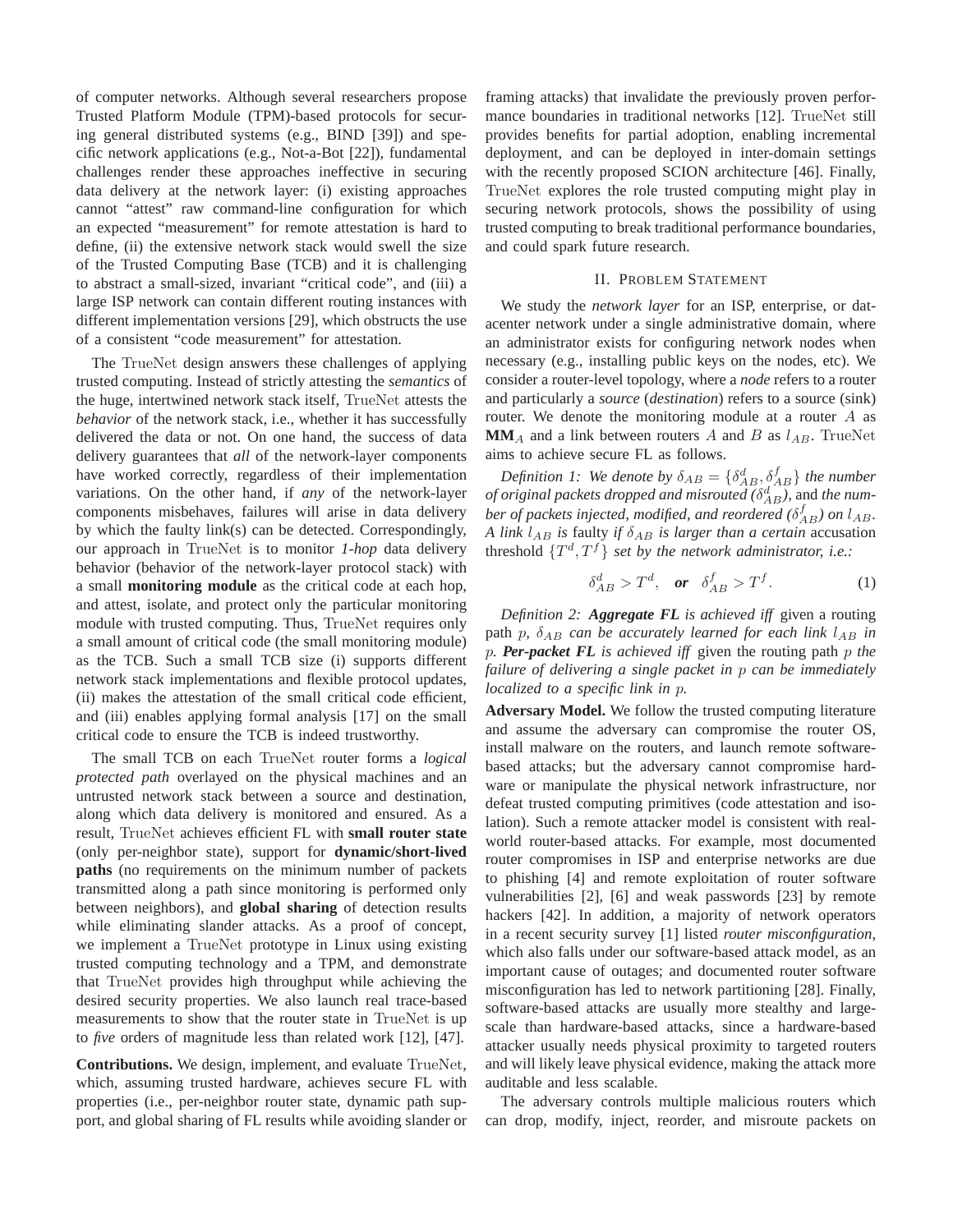links incident to malicious nodes in control. Furthermore, the adversary can launch *collusion* attacks where multiple malicious routers can coordinate and conspire to evade FL or incriminate a benign link. However, the adversary has polynomially bounded computational power and cannot break cryptographic primitives.

**Scope.** TrueNet focuses on achieving secure FL against malicious routers. We do not consider control-plane or routing attacks and endhost- or source-based attacks such as DoS, while TrueNet complements existing secure routing [15], [16], [20] or DoS prevention schemes [43], [45]. In addition, TrueNet aims to demonstrate via secure FL the fundamental benefits trusted computing offers to secure network protocols, and we anticipate future work will utilize trusted computing to solve other network security problems including DoS attacks.

#### III. FUNDAMENTAL CHALLENGES

We further elaborate on the fundamental challenges in directly applying code attestation and isolation to secure data delivery in large-scale networks.

**Large protocol stack.** The network layer contains numerous interacting software components, i.e., (i) topology discovery, (ii) path selection from the topology, (iii) converting routing tables to forwarding tables, (iv) forwarding table lookup, etc. The incorrect operation of *any* of these components will hamper the correctness of the eventual network data delivery; therefore, straightforward attestation of the entire protocol stack would require attesting tens of thousands of lines of code. For example, the IPv4 subsystem in the Linux 2.6.37 kernel contains more than 66K lines of code, and the IP-related elements in the Click modular router [27] contain more than 15K lines of code. This swells the TCB size and thus broadens the surface for potential vulnerabilities.

**Diverse implementations and complex dependencies.** In practice, there can be many co-existing protocol implementations and instances [29] within the same large ISP or enterprise network. Furthermore, due to the intrinsic and obscure interactions between network-layer components, it is highly challenging to distill an invariant, small, infrequently updated critical code as TCB to be attested.

**Securing raw user input/configuration.** In addition to the network protocol stack, data delivery also depends on human command-line input and configuration. Unfortunately, user configurations are hard to attest due to the flexibility of the configuration language, but can be utilized by the attackers to launch attacks to sabotage data delivery. Since the current Cisco IOS provides rich command-line interfaces to drop and alter packets, an attacker can cause damage without even modifying the network stack.

Hence in this paper, we strive to address these challenges by ascertaining *the minimal, invariant critical code for securing network data-plane packet delivery*, along with its minimal configuration parameters.

#### IV. DESIGN BUILDING BLOCKS

Remote attestation, isolation, and sealed storage are the high-level primitives that trusted computing offers pertaining to our purpose of securing network data delivery.

**Trusted computing primitives.** By remotely *attesting* a selected piece of "critical code", a node X can verify if a remote node  $Y$  is executing the expected, correct version of the critical code. In conjunction with *isolation*, attestation can ensure that the execution of the critical code occurs untampered by any potentially present malicious code including the OS. Specifically, with attestation of the 1-hop monitoring module as the critical code in TrueNet, a node  $X$  can convince another node  $Y$  that  $X$  is indeed executing the correct monitoring module in an isolated fashion. Furthermore, sealed storage binds a piece of sensitive data to a particular piece of software, ensuring that only the software that originally sealed the data accesses it. In TrueNet, sealed storage can seal a monitoring module's secret keys so that only the *same* monitoring module can access the secrets.

These trusted computing primitives have been widely deployed on commodity computers [21], [25]. In the remainder of the paper, we first use these trusted computing primitives *conceptually* for presenting the TrueNet protocol. Then we delineate and implement a TrueNet router architecture incorporating the trusted computing primitives in Sections X and XI.

**Security properties.** Remote attestation and sealed storage can be used to set up *secure channels* and *transitivity of monitoring results* as the security properties leveraged by TrueNet for efficiently achieving FL.

*1) Secure channel:* The above trusted computing primitives enable a monitoring module  $MM<sub>A</sub>$  to generate and convey its public key to a remote  $MM_B$  [33], based on which  $MM_A$ and  $MM_B$  can establish a shared secret key. By performing cryptographic operations using the secret keys *sealed* and only known by the trusted monitoring modules at network routers, a compromised router OS or malware cannot impersonate the monitoring module by forging signatures or performing encryption/decryption based on those sealed keys. This builds a secure communication channel among the monitoring modules at different routers.

*2) Transitivity of monitoring results:* End-to-end monitoring can now be achieved via a chain of 1-hop monitoring between every two adjacent neighbors while eliminating slander and collusion attacks. This is because if a node  $X$  verifies via code attestation that its neighbor  $Y$  is executing the correct monitoring module  $MM<sub>Y</sub>$ , X knows that the monitoring results reported by  $MM<sub>Y</sub>$  are correct, and that  $MM<sub>Y</sub>$  is correctly monitoring  $Y$ 's neighbor, which recursively ensures the entire end-to-end path is being correctly monitored.

#### V. TrueNet OVERVIEW

We give an overview of TrueNet with Figure 1 as an example topology. The shaded areas denote the monitoring modules isolated and protected by trusted computing at each router and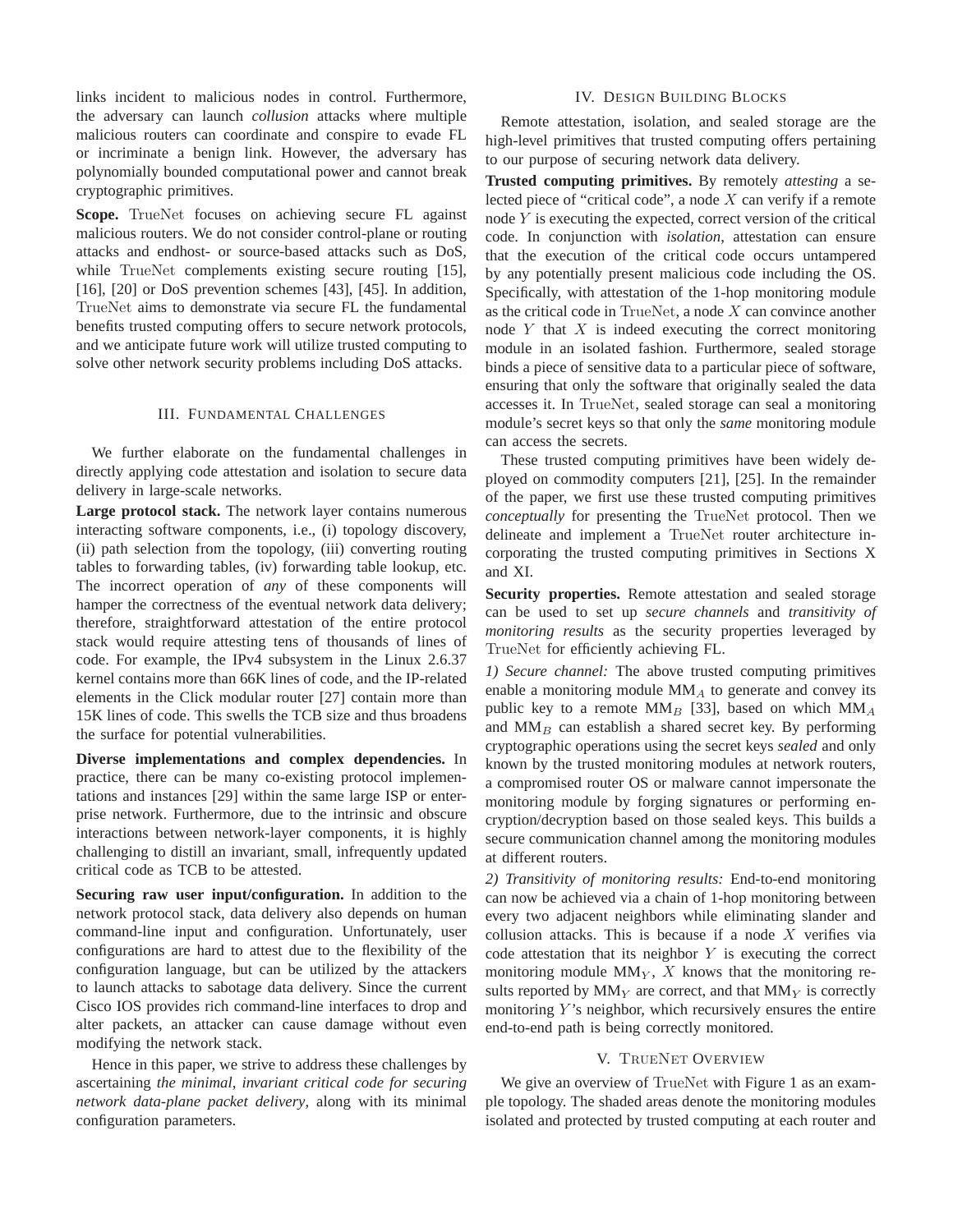

Fig. 1. An example topology to illustrate the operation of TrueNet. The solid line represents the logical protected path of packets implemented by the secure channels between the trusted monitoring modules.

thus reside in the TCB. *A router's network stack (including the OS, network interfaces, and other related programs) is untrusted*.

**The logical protected path.** In TrueNet, each packet is *supposed* to pass through the monitoring module  $MM_i$  at each hop i. The MMs on the logical path are protected by trusted computing mechanisms and are thus trusted. The dashed line in Figure 1 depicts the **actual packet path** comprising the physical machines and network stack, originated from node S and destined to D. In contrast, the *secure channels* between adjacent trusted monitoring modules along the actual packet path form a **logical protected path** overlayed on the untrusted network stack. Every two neighboring  $MM_A$  and  $MM_B$  on the logical protected path share a secret key  $K_{AB}$  that is sealed by and only accessible to the same  $MM_A$  or  $MM_B$ . Nodes (i.e., monitoring modules) in the logical protected path can thus communicate with *secrecy* and *authenticity* using the shared and sealed secret keys, and the untrusted network stack cannot inject or forge authenticated messages in the logical protected path. Nodes in the logical protected path can also attest to each other that the MMs are indeed intact and trusted.

The formation of this logical protected path requires only *per-neighbor* key storage yet greatly facilitates secure FL. Specifically, each  $MM_i$  maintains a local data structure (e.g., a counter) to reflect the reception of each packet as the "packet footprint". In this way, each packet should leave a certain footprint at each hop's monitoring module *iff* the packet is successfully delivered along the logical protected path. Later by comparing the packet footprints left at every two neighbors  $MM_A$  and  $MM_B$  in the logical protected path, it either confirms that the packets have been successfully delivered (if the footprints match) or some problem occurs between  $MM<sub>A</sub>$ and  $MM<sub>B</sub>$  (if the footprints do not match). The secrecy and authenticity properties of the logical protected path ensure that the footprints reported by each  $MM_i$  will not be forged or injected by a malicious network stack or malware.

**Localizing a faulty** *link***.** Note that TrueNet detects a faulty *link* between two adjacent MMs, instead of a specific malicious router. In this way, MMs do not rely on the untrusted network stack or NIC to correctly deliver packets to the MMs: if the NIC or network stack of a router  $M$  drops or modifies packets before sending to  $MM_M$ , faults will be localized between  $MM_M$  and its neighboring MMs. For example in Figure 1, if the malicious OS or a malware in router A corrupts or drops the packet before it reaches  $MM<sub>A</sub>$ , then the footprint that packet leaves at  $MM_A$  will differ from that at  $MM_S$ , thus causing link  $l_{SA}$  to be detected as we show shortly.

**Small TCB.** The TCB in TrueNet only includes the trusted computing primitives and the protected MM. Due to the challenges outlined in Section III, it is impractical to include the entire network stack and NIC in the TCB or for code attestation. Due to those challenges, one *cannot* simply use attestation to determine if the local OS or NIC is compromised and stop any malicious system.

TrueNet **FL phases.** From a high level, TrueNet consists of setup, 1-hop monitoring, and global accusation phases as sketched below.

*1) Setup:* During protocol setup, an administration entity of the network installs a public/private key pair, a public key  $K_{admin}$  of the administration entity, and a neighbor list to each node. Every two neighbors  $A$  and  $B$  establish a shared secret key  $K_{AB}$ , which is used to authenticate the messages exchanged between  $MM_A$  and  $MM_B$  in the logical protected path. The administration entity signs the neighbor list along with a version number using its private key  $K_{admin}^{-1}$ . The node private key, MAC key and  $K_{AB}$  are sealed by and only accessible to the local monitoring module.

*2) 1-hop monitoring:* To implement the secure channel between neighboring MMs in the logical path, a  $MM<sub>A</sub>$  computes a Message Authentication Code (MAC) for each packet sent to the next-hop  $MM_B$  in the logical protected path using  $K_{AB}$ . By verifying the MAC, MM<sub>B</sub> can be convinced that its neighbor A is running the correct monitoring module *otherwise* KAB *cannot be retrieved for authentic MAC generation*. Similarly, by authenticating the footprint reports, a node can be convinced that its neighbors are telling the correct footprints *and* having correctly monitored their neighbors in the logical protected path, *otherwise the sealed key cannot be retrieved for authenticating the reports*. This *chain of 1-hop monitoring* ensures all links in a logical protected path have been correctly monitored.

TrueNet provides two types of 1-hop monitoring primitives in the monitoring modules, namely, *per-packet monitoring* and *aggregate monitoring* for achieving per-packet FL and aggregate FL, respectively. These two monitoring approaches differ in the footprint data structure and how frequently footprints are compared between neighbors. In per-packet monitoring, a monitoring module  $MM_B$  maintains an identifier (e.g., a sequence number) for each received packet with a correct  $MAC$  computed by  $MM<sub>A</sub>$ , and sends back an acknowledgment (ACK) to MM<sup>A</sup> for each received packet from MM<sup>A</sup> *immediately*. In aggregate monitoring in contrast,  $MM_B$  increments a *counter* if a packet received from the neighbor  $MM<sub>A</sub>$  contains a correct MAC computed by  $MM_A$ . Then  $MM_B$  exchanges the counters with its neighbor across the logical protected paths *periodically*. Hence, aggregate monitoring reduces the communication overhead and tells *how many* packets have been dropped or corrupted between every two neighbors in the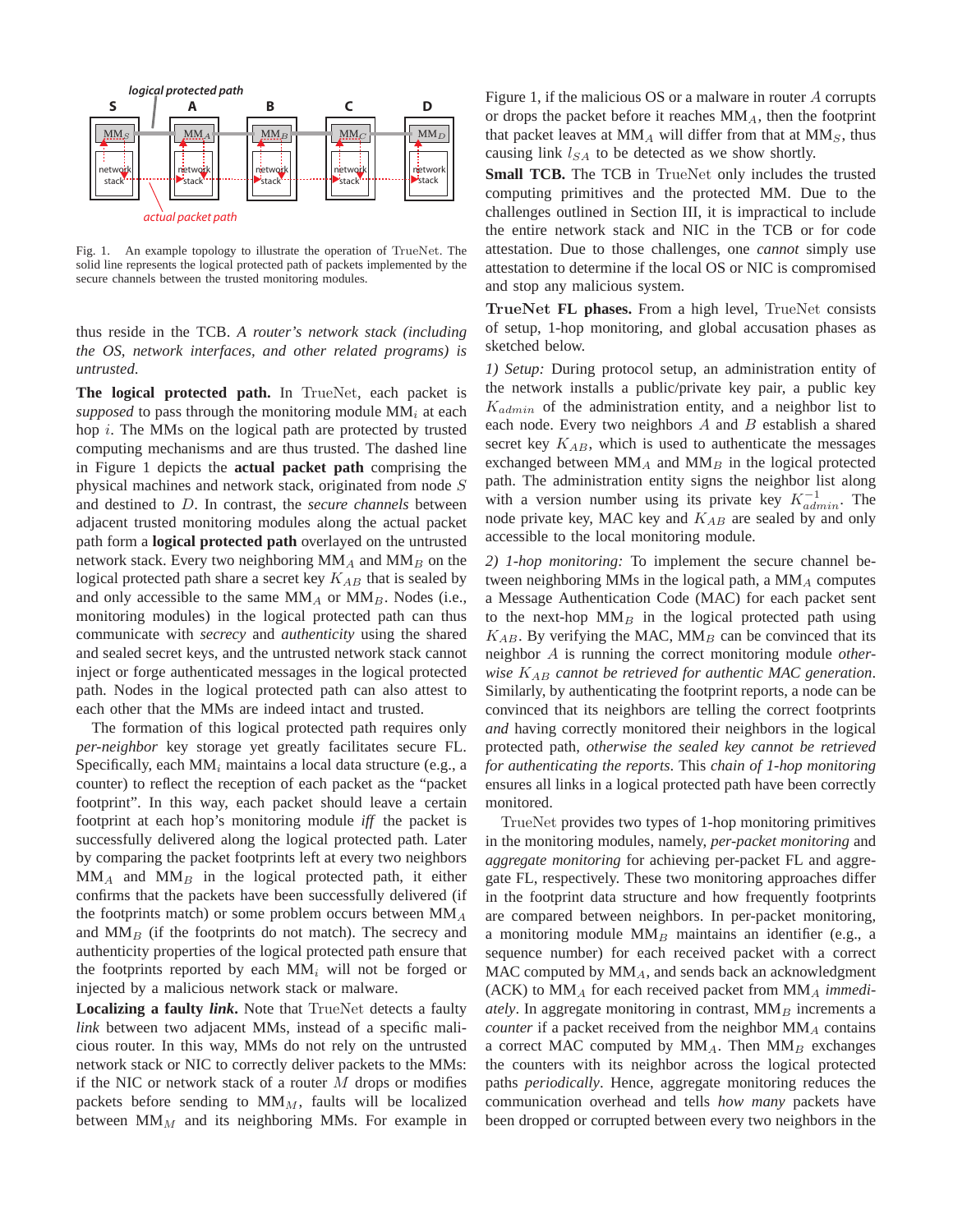logical protected paths, while per-packet monitoring provides more fine-grained and immediate information about *which packets* have been corrupted between two neighbors in the logical protected paths, enabling instant *failure recovery* (e.g., by immediately retransmitting the corrupted packets at the *network layer* on a per-link basis). In both monitoring approaches, MMs add additional *per-neighbor* sequence numbers for the data packets, which are used to prevent replay and reordering attacks and identify dropped packets.

3) Global accusation: A monitoring module MM<sub>A</sub> constantly asks for the footprint reports from each neighbor  $MM_B$  to learn  $\delta_{AB}$ . If MM<sub>A</sub> observes an abnormally large  $\delta_{AB}$  on a link  $l_{AB}$  in the logical protected path, MM<sub>A</sub> sends out an accusation message to its 1-hop neighbors in the logical protected path which can verify and accept the message based on authentic MACs. Similarly, the neighbors of  $MM<sub>A</sub>$  in the logical protected path further tell their neighbors about the accusation. This process recursively achieves networkwide *trustworthy broadcasting* (Section VIII). Hence, *all* the network nodes remove faulty links from their routing tables upon identification. Such consistency of routing tables further accelerates network-wide failure recovery, enabling the use of link-state routing which remains the de facto routing protocol for contemporary intra-domain networks.

**Small router state and support for dynamic paths.** Note that in any phase, attestation and authentication are only performed between two neighbors; thus each node only maintains *perneighbor* state. Such 1-hop operations also eliminate the need for long-lived and stable paths, facilitating load balancing.

The following sections detail each phase of TrueNet.

#### VI. TRUENET SETUP

In the setup phase, a local network administrator remains responsible for setting up and updating a router with appropriate cryptographic keys and its neighbor list as follows.

**Day Zero setup.** The first time a router  $i$  physically joins a network, the network administrator (i) launches a monitoring module  $MM_i$  on router i and ensures that  $MM_i$  is securely loaded and protected by the trusted computing primitives on router *i*. (ii) The administrator installs a public key  $K_{admin}$ of the administration entity of the network into  $MM_i$  and ensures that  $MM_i$  has correctly loaded and protected  $K_{admin}$ for verifying future messages from the administrator. (iii) The administrator creates and installs a public/private key pair  $K_i/K_i^{-1}$  and a neighbor list NL<sub>i</sub> for router i, along with a version number and a signature created using its private key  $K_{admin}^{-1}$ . The private key  $K_i^{-1}$  is sealed and only accesible to  $MM_i$ . (iv) Each router *i* exchanges a secret key  $K_{ij}$  with each of its neighbors j using their public/private key pairs [33].  $K_{ij}$ is sealed and only accessible to  $MM_i$  and  $MM_j$ , and is used for constructing the secure channel between  $MM_i$  and  $MM_j$ .

**Incremental updates.** After Day Zero setup, the administration entity uses the public key  $K_{admin}$  to authenticate all its update messages to the routers (e.g., when updating  $NL_i$  or  $K_i$ ). These control messages from the administration entity will be protected by per-packet monitoring as we describe below. The MMs run at routers are responsible for verifying the authenticity of these updates messages using  $K_{\text{admin}}$ . The neighboring nodes  $i$  and  $j$  can periodically update their shared secret key  $K_{ij}$ . However, this paper omits the details of handling these updates due to space limitation.

#### VII. TRUENET 1-HOP MONITORING

Given an end-to-end communication path  $p$ , 1-hop monitoring in TrueNet ensures that the data sent by the source will be correctly delivered to the destination along  $p$ , otherwise a faulty link in  $p$  that tampers with correct data delivery will be localized and accused. Thus, we assume the source node can learn path p (e.g., from link-state routing, source routing, or recent centralized routing protocols like 4D [20], SANE [16] or ETHANE [15]), which is a common requirement for all existing secure FL schemes. We first detail each of perpacket and aggregate monitoring, and then discuss their usage scenarios in Section VII-C.

#### *A. Per-packet Monitoring*

We use Figure 1 as an example to illustrate TrueNet perpacket monitoring. Table I shows the interactions between the source  $S$  and the first hop router  $A$  for transmitting and protecting a single packet. Subsequent routers in path  $p$  will perform identical operations as router A.

**Packet generation.** Upon receiving a packet m with path  $p$ embedded from the network stack  $(OS<sub>S</sub>)$  of the source S, the trusted monitoring module MM<sub>S</sub> wraps the packet into  $\mathcal{M}_S$ with a *per-neighbor* sequence number  $N_{SA}^{S}$  for the next-hop router A, and a MAC computed over m and  $N_{SA}^S$  with the secret key  $K_{SA}$  shared between MM<sub>S</sub> and MM<sub>A</sub> (Table I S2). Meanwhile, router A maintains a per-link sequence number  $N_{SA}^{A}$  remembering the last sequence number for the packets sent from S to A. Note that only one MAC for the next hop is attached (as opposed to attaching one MAC for each router in the path), because the transitivity of verification provided by trusted computing enables the chaining of trusted 1-hop verifications to achieve end-to-end guarantees.

As it transmits the packet,  $MM<sub>S</sub>$  starts a timer, expecting to receive an ACK from the next-hop receiver  $MM<sub>A</sub>$  within the allocated time, allowing  $MM_S$  to determine whether  $MM_A$ successfully received the packet. For this purpose,  $N_{SA}^{S}$  is temporarily stored as the packet identifier until the timer expires (Table I S3). MM<sub>S</sub> then increments  $N_{SA}^{S}$  for the next packet to be sent to prevent packet replay and reordering attacks (Table I S4), and sends  $\mathcal{M}_S$  back to  $OS_S$ , which in turn forwards  $\mathcal{M}_S$  to router A.

**Packet reception.** Each received packet is expected to be passed through the monitoring module at each hop. At router A, MM<sub>A</sub> first validates the received packet  $\mathcal{M}_S$  via validatePkt (Table I A2), which includes checking the sequence number, the next hop, and the MAC as follows:

*1)* validatePkt first checks if the per-neighbor sequence number  $N_{SA}^S$  contained in  $\mathcal{M}_S$  matches the locally stored perneighbor  $N_{SA}^{A}$  value. If the values differ, indicating a replay,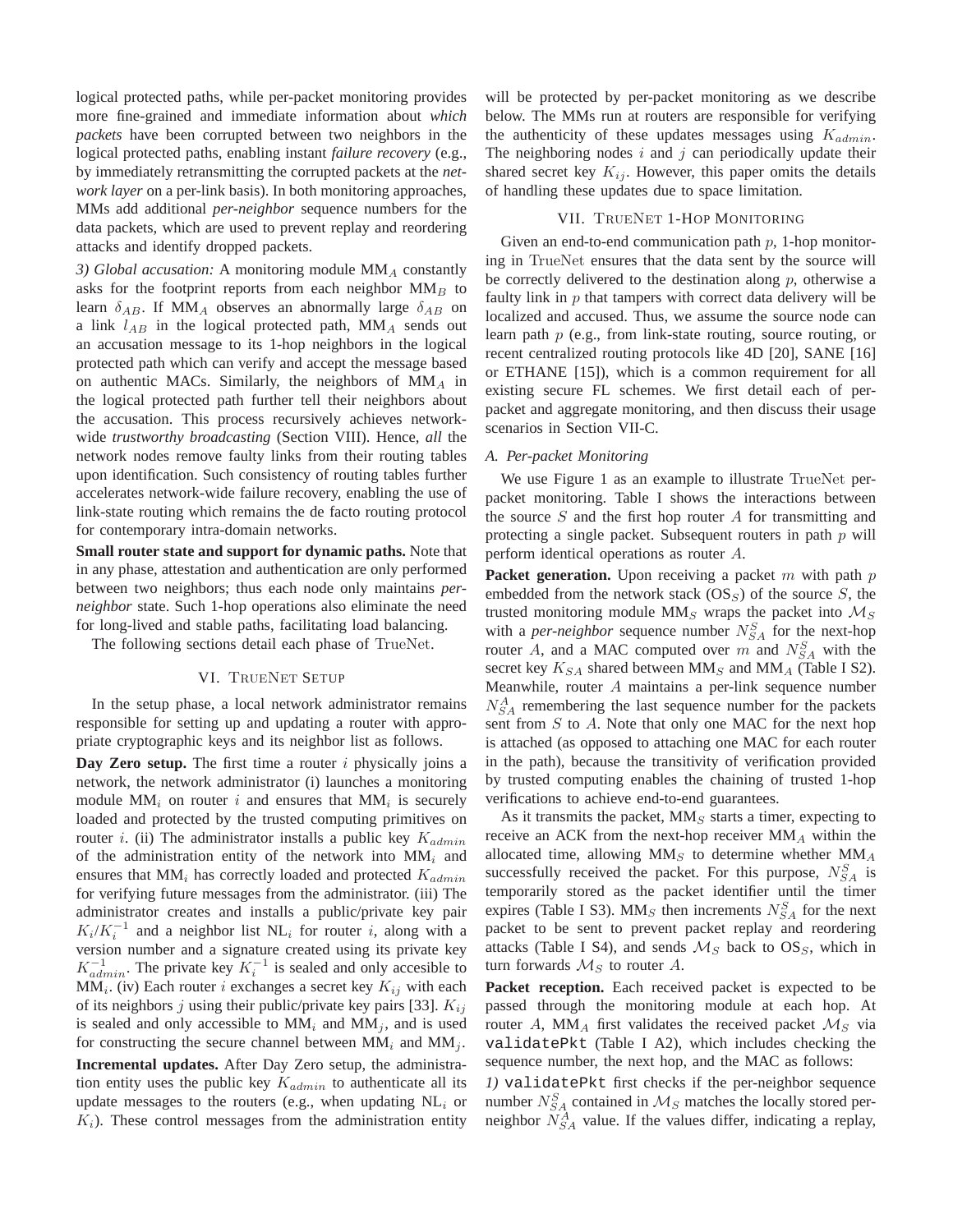| <b>Source</b>  |                               |                                                                   |                                             | Router A |                           |                                                                   |  |
|----------------|-------------------------------|-------------------------------------------------------------------|---------------------------------------------|----------|---------------------------|-------------------------------------------------------------------|--|
| S1)            | $OS_S \rightarrow MM_S$ :     | packet $m$                                                        |                                             |          |                           |                                                                   |  |
| S <sub>2</sub> | $MM_S$ qenPkt:                | $\mathcal{M}_S \leftarrow m, N_{SA}^S, [m  S  N_{SA}^S]_{K_{SA}}$ |                                             |          |                           |                                                                   |  |
| S3)            | $MM_S$ awaitACK:              | store $N_{S_A}^S$ , start timer                                   |                                             |          |                           |                                                                   |  |
| S <sub>4</sub> | $MM_S$ incrSN:                | $N_{SA}^S \leftarrow N_{SA}^S + 1$                                |                                             |          |                           |                                                                   |  |
| S5)            | $MM_S \rightarrow OS_S$ :     | $\mathcal{M}_S$                                                   | $\stackrel{M_S}{\Longrightarrow}$           | A1)      | $OS_A \rightarrow MM_A$   | $\mathcal{M}_S$                                                   |  |
|                |                               |                                                                   |                                             | A2)      | $MM_A$ validatePkt:       | if $\mathcal{M}_S$ invalid, accuse $l_{SA}$                       |  |
|                |                               |                                                                   |                                             | (A3)     | $MM_A$ genACK:            | $ack_{AS} \leftarrow A, N_{SA}^A, [A  N_{SA}^A]_{KSA}$            |  |
|                |                               |                                                                   |                                             | A4)      | $MM_A$ incrSN:            | $N_{SA}^A \leftarrow N_{SA}^S$                                    |  |
| S <sub>6</sub> | $OS_{S} \rightarrow MM_{S}$ : | $ack_{AS}$                                                        | $\stackrel{ack}{\underleftarrow{\;\;}A}{S}$ | (A5)     | $MM_A \rightarrow OS_A$ : | $ack_{AS}$                                                        |  |
| S <sub>7</sub> | $MM_S$ verify ACK:            | if $ack_{AS}$ invalid, accuse $l_{SA}$                            |                                             | A6)      | $MM_A$ updatePkt:         | $\mathcal{M}_A \leftarrow m, N_{AB}^A, [m  A  N_{AB}^A]_{K_{AB}}$ |  |
|                |                               |                                                                   |                                             | (A7)     | $MM_A$ awaitACK:          | store $N_{AB}^A$ , start timer                                    |  |
|                |                               |                                                                   |                                             | A8)      | $MM_A$ incrSN:            | $N_{AB}^A \leftarrow N_{AB}^A + 1$                                |  |
|                |                               |                                                                   |                                             | A9)      | $MM_A \rightarrow OS_A$ : | $\mathcal{M}_A \implies$ further sent to router B                 |  |
|                |                               |                                                                   |                                             |          |                           |                                                                   |  |

TABLE I

TRUENET PER-PACKET MONITORING. SHADED INSTRUCTIONS ARE FUNCTIONS OF THE MONITORING MODULE MM<sub>i</sub> WHICH IS IN THE TCB.  $[m]_K$ DENOTES A MESSAGE AUTHENTICATION CODE (MAC) COMPUTED OVER  $m$  using the symmetric Key  $K$ .

re-ordering, or packet injection, validatePkt terminates (skipping the following checks) and returns "invalid".

*2)* validatePkt then retrieves the next hop from path p embedded in  $\mathcal{M}_S$ , and checks if the local router A is indeed the next hop in  $p$  for the current communication flow. An inconsistency indicates the previous router's OS used a wrong interface (packet misrouted), and validatePkt terminates returning "invalid".

*3)* validatePkt finally checks the MAC in  $\mathcal{M}_S$ , and returns "invalid" if the MAC is incorrect.

If validatePkt outputs "valid",  $MM_A$  generates an ACK including  $N_{SA}^A$  as the packet identifier with a MAC (Table I A3), which  $MM_S$  awaits.  $MM_A$  then increments the local per-neighbor sequence number  $N_{SA}^{A}$  (Table I A4) to prevent packet replay and reordering attacks. If validatePkt returns "invalid",  $MM_A$  believes that forwarding misbehavior occurs between  $MM_S$  and  $MM_A$  (denoted by  $l_{SA}$ ).  $MM_A$ generates an accusation if the failure rate remains high with efficient trustworthy broadcasting (Section VIII), or signals  $MM<sub>S</sub>$  in the ACK for instant failure recovery as we show shortly.

**Packet forwarding.** If the packet validation succeeds, the original MAC embedded in the received packet  $\mathcal{M}_S$  is replaced with a new one computed for the next hop  $MM_B$  using the sealed secret key  $K_{AB}$  shared between  $MM_A$  and  $MM_B$ ; and the per-neighbor sequence number is also replaced with the one  $(N_{AB}^A)$  for traffic between  $MM_A$  and  $MM_B$  (Table I A6). Right before the updated packet  $\mathcal{M}_A$  departs  $MM_A$ ,  $MM_A$ also starts a timer and expects an authenticated ACK from the next-hop  $MM_B$  (Table I A7). Finally,  $MM_A$  increments the per-neighbor sequence number  $N_{AB}^A$  for the next-hop  $B$  to prevent packet replay and reordering attacks (Table I A8).

**ACK reception and failure recovery.** Upon receiving an ACK  $ack_{AS}$  from a neighbor router A (Table I S6), MM<sub>S</sub> checks if the corresponding packet identifier ( $N_{SA}^{S}$  in this case) is still stored indicating the timer has not expired. Then  $MM<sub>S</sub>$ checks if the MAC is correct. If any check fails,  $MM<sub>S</sub>$  can either re-transmit the particular corrupted packet up to  $r$  times

for *instant failure recovery*, or globally accuses  $l_{SA}$  for failing to deliver any of the  $r + 1$  packets corresponding to  $N_{SA}^S$  via trustworthy broadcasting. The number of re-transmissions  $r$  is introduced and set to tolerate spontaneous packet loss. E.g., assuming an upper bound  $\rho$  (probability) of packet loss rate and an upper bound  $\epsilon$  of allowed false positive rate, we should set  $r \geq \frac{\ln \epsilon}{\ln \rho} - 1$ .

**Optimization.** Similar to the TCP acknowledgement mechanism, a sender MM can send data packets *asynchronously* to the ACKs within a certain *sliding window* of w packets, before the ACKs for previous packets have been received. Accordingly, a receiver node can send *one single* ACK for all the  $w$  packets in the previous sliding window to reduce communication overhead.

### *B. Aggregate Monitoring*

In aggregate monitoring, packet forwarding at each hop is divided into consecutive **monitoring intervals**, which are *asynchronous* among network nodes. A monitoring interval **from** A **to** B refers to the aggregate monitoring for packets *sent from* A *to* B in that interval.

Different from per-packet monitoring where  $MM<sub>S</sub>$  starts a timer and expects an *immediate* ACK from MM<sup>A</sup> for *each*  $packet$  sent from  $MM_S$  to  $MM_A$ , in aggregate monitoring,  $MM_S$  increments a local *monitoring counter*  $C_{SA}^S$  for each packet sent to A. Our key observation is that, due to packet authentication by 1-hop MACs, *packet count becomes a verifiable measure of the packet payload as well*, because a modified packet payload will result in an invalid MAC and cause the packet to be dropped without polluting the counter. Correspondingly,  $MM_A$  also increments a local monitoring counter  $C_{SA}^{A}$  for each *valid* packet received from MM<sub>S</sub>; and increments another per-neighbor counter  $\overline{C}_{SA}^{A}$  for each *invalid* packet received from  $A$ , as Figure 2 depicts. These counters can later be compared to reflect  $\delta_{SA} = \{ \delta_{SA}^d, \delta_{SA}^f \}$ , i.e.:

$$
\delta_{SA}^d = |C_{SA}^S - C_{SA}^A|, \ \ \delta_{SA}^f = \overline{C}_{SA}^A \tag{2}
$$

Similarly, MM<sub>A</sub> sets a counter  $C_{AB}^A$  for the next hop B, and this process recursively builds a trusted chain of 1-hop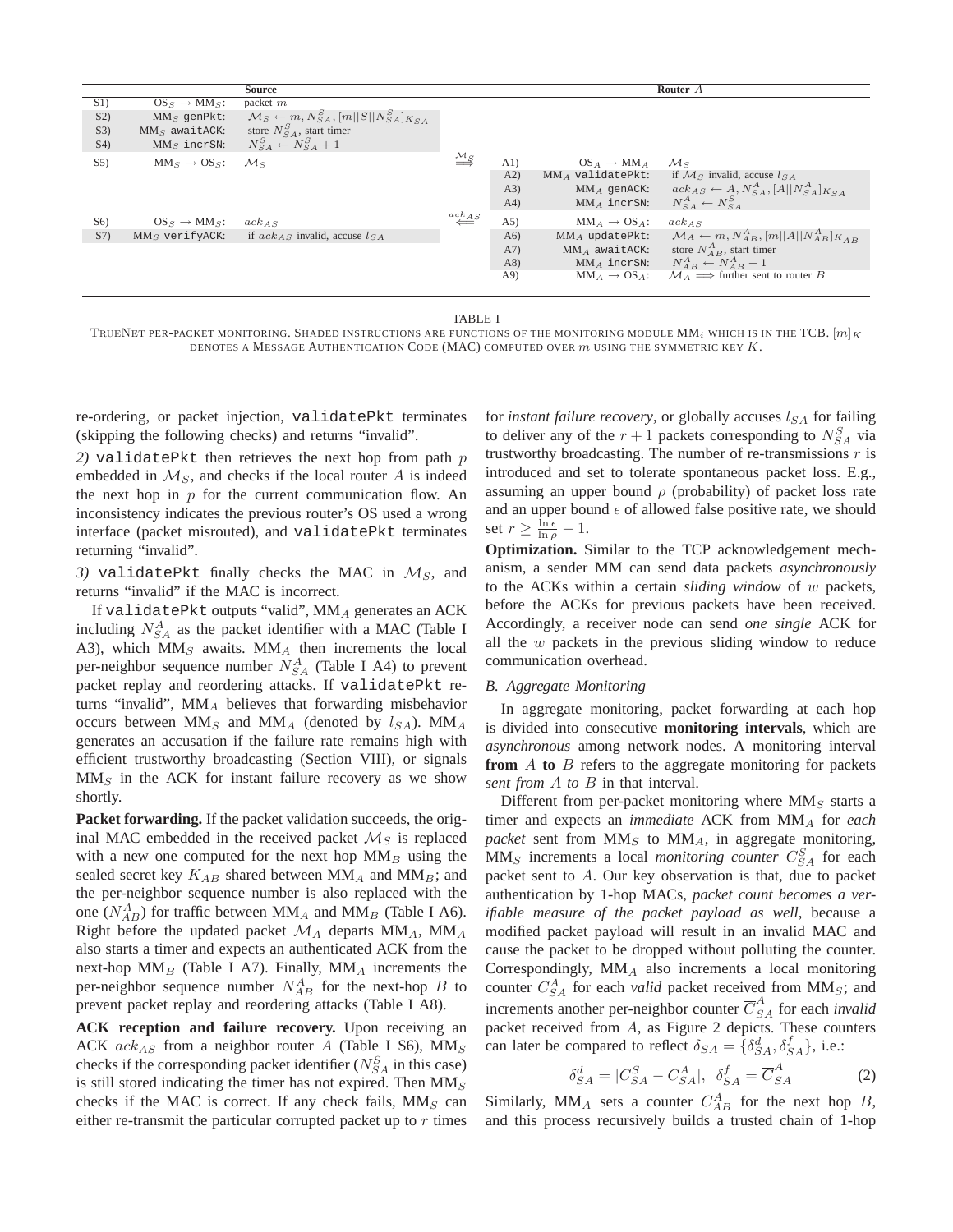

Fig. 2. Router state in TrueNet aggregate monitoring: three counters for each neighbor.

aggregate monitoring over the entire end-to-end path, while each node only has per-neighbor state (monitoring counters).

Periodically, neighbors exchange local monitoring counters in a "request-and-reply" manner to learn  $\delta_{AB}$  for each link  $l_{AB}$ and accuse any link with  $\delta_{AB}$  larger than a pre-set accusation threshold. Specifically, each monitoring interval consists of sending  $\eta$  packets (e.g.,  $10^4$  packets). MM<sub>S</sub> counts the number of packets sent in each monitoring interval  $I$  from  $S$  to  $A$ . Each time  $\eta$  packets have been sent indicates the end of interval I, and MM<sub>S</sub> generates a counter request  $\mathcal{R}_{SA}$  including the requester S, the next-hop requestee A, the interval number  $I$  to prevent replay attacks, and a MAC computed for the next hop  $MM_A$ . Then similar to per-packet monitoring, MM<sub>S</sub> stores I and  $C_{SA}^{S}$ , starts a timer to wait for the counter report from  $MM_A$ , increments the interval number I, and zeros  $C_{SA}^S$  for the next interval. Finally, the request  $\mathcal{R}_{SA}$  and the report  $\mathcal{A}_{SA}$ proceed in the same way as in per-packet monitoring. Based on the received  $A_{SA}$ , MM<sub>S</sub> can calculate  $\delta_{SA}$  (Equation 2) and accuse a faulty link if any.

#### *C. Per-Packet vs. Aggregate Monitoring*

Per-packet monitoring enables instant FL and failure recovery by re-transmitting the corrupted packets immediately, at the cost of an additional ACK per packet (or per  $w$  packets in a sliding window) on each link. Aggregate monitoring reduces the communication overhead by sending one counter report for all the packets in each monitoring interval (with  $\eta$  packets), at the cost of additional FL delay (one monitoring interval).

In TrueNet, per-packet monitoring is used to protect critical *control-plane messages*, e.g., the router configuration messages from the network administrator to each router as we mentioned earlier, global accusation message via trustworthy broadcasting as we show in Section VIII, or flow setup packets in TCP. Accordingly, aggregate monitoring would be used to protect *line-rate* data packets for the sake of lower overhead, and the network can rely on *transport layer* protocols (such as TCP) for retransmitting and recovering the lost or corrupted packets on an end-to-end basis.

## VIII. TrueNet TRUSTWORTHY BROADCASTING

TrueNet trustworthy broadcasting achieves *reachability*, *integrity*, and *trustworthiness* of the broadcasted message. Specifically, when a certain node  $O$  broadcasts a certain message  $m$ , (i) every node in the network will receive the message as long as the malicious nodes do not cause a *graph partition* in the network topology (**reachability**), (ii) the broadcast message received by each node is the same as the original one



Fig. 3. TrueNet trustworthy broadcasting example. Node  $O$  is the originator of the broadcast message and other nodes use per-packet monitoring to protect the broadcast message.

(**integrity**), (iii) and the broadcast message is trusted, e.g., the accused link is indeed faulty (**trustworthiness**).

TrueNet trustworthy broadcasting is built on top of perpacket monitoring to achieve the above security properties. When a node  $O$  originates a broadcast message  $m$ , it uses per-packet monitoring (Table I) to convince  $O$ 's neighbors that the message has not been modified from the original one thus preserving integrity, and the message is generated by the correct monitoring module thus preserving trustworthiness. Figure 3 shows an example of how a broadcast message propagates using per-hop monitoring (not showing the ACKs). The per-packet authenticated ACK in per-packet monitoring assures a sender that its neighbors have received the correct message thus achieving reachability, also run the correct monitoring modules, and thus will faithfully keep broadcasting the message to their neighbors and so on.

**Duplicate suppression.** Numerous methods exist to ensure that the broadcast message traverses each link only a single time. Due to limited space we defer detailed protocol design and analysis to future work. However, a simple method for suppressing duplicate broadcast messages is for each MM to keep state to detect duplicate messages it may later receive. To recover the state, messages can contain time stamps and nodes can be loosely time synchronized, thus only requiring storage for the maximum clock skew plus the maximum duration for the message to reach all nodes.

**Global accusation.** Once a node's MM detects faults, the MM generates an accusation and disseminates it *inside* certain network-wide, *periodic* beacon messages, such as the periodical routing updates (or link state announcements in link state routing) or keep-alive messages between neighbors. In TrueNet, each router  $R$ 's MM<sub>R</sub> expects to receive every neighbhor's beacon after every  $t$  seconds, otherwise  $MM_R$ accuses its neighbor which does not send a beacon on time (hence a malicious router OS cannot prevent the locally generated accusations from being sent to its neighbors). A beacon from a neighbor  $MM_N$  contains any accusation generated by  $MM_N$  and is protected using per-packet monitoring. If a beacon from  $MM_N$  contains an accusation, this beacon automatically becomes a broadcast message and is further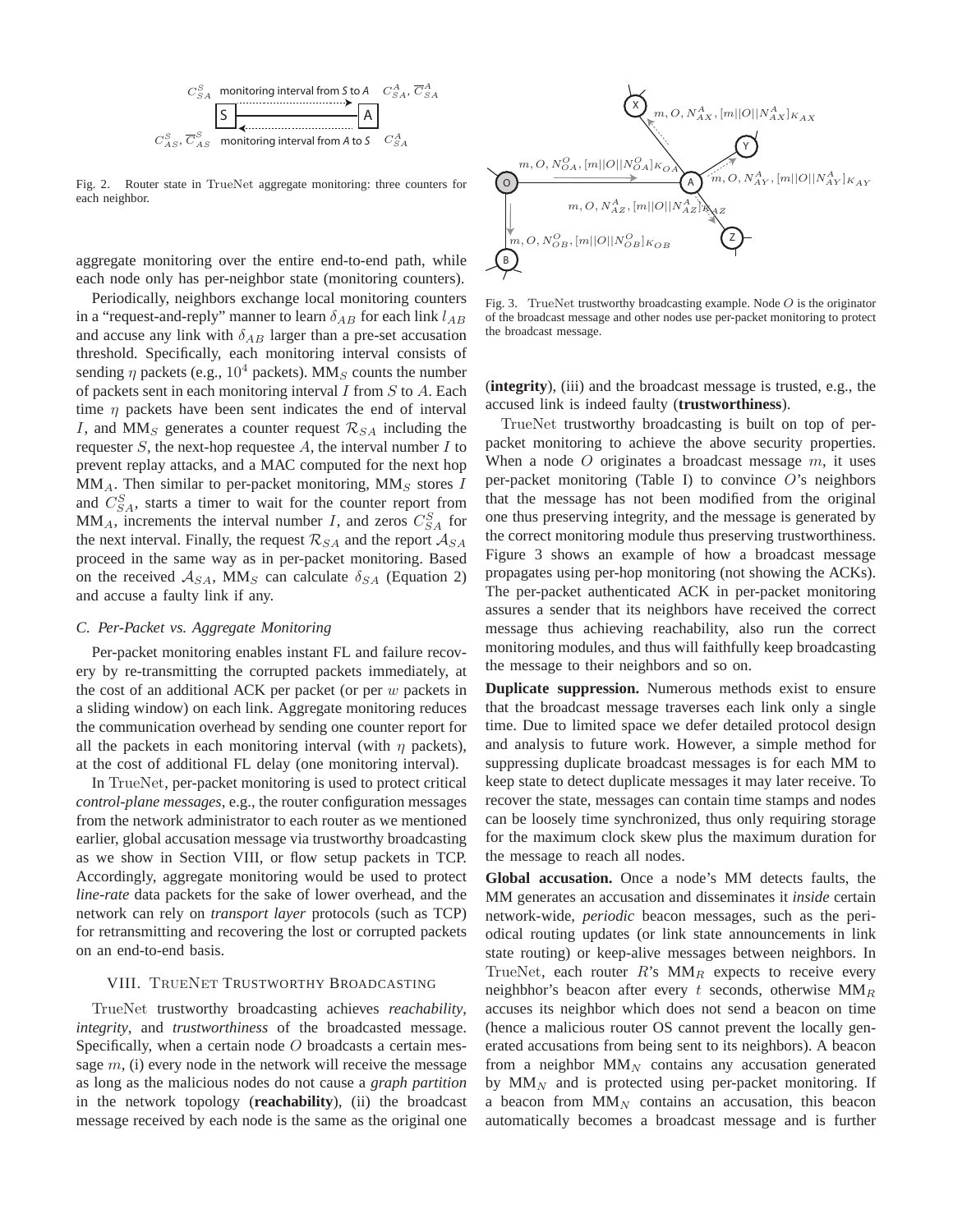propagated using the trustworthy broadcasting.

### IX. TRUENET FL ANALYSIS

This section analyzes TrueNet FL delay, security and overhead, while Section XI presents real-field implementation and evaluation.

# *A. FL Delay*

The FL delay in per-packet monitoring equals the packet re-transmission time r: only when all  $r + 1$  packets fail to be delivered (failure recovery fails) will a link accusation be made. Theorem 1 states the lower bound of  $r$ . During aggregate monitoring, at the end of a monitoring interval, a router A can learn the *accurate*  $\delta_{AB}$  for each local link  $l_{AB}$  (thus achieving aggregate FL), *regardless* of the interval length  $\eta$  (number of packets sent in that interval). Hence, the value of  $\eta$  is set based on the desirable tradeoff between detection delay and communication overhead. For example, a smaller  $\eta$  enables faster detection but increases the number of counter reports (one report required for every  $\eta$  packets). Furthermore, since faulty links are defined and detected based on the accusation threshold, the value of  $\eta$  is also determined by the accuracy of the threshold-based faulty link accusation. Specifically, a too small  $\eta$  will introduce considerable noise in the observed link loss rate, given by  $\frac{\delta_{AB}^d}{\eta}$ , due to the existence of spontaneous packet loss. Theorem  $1$ <sup>'</sup> states the lower bound of  $\eta$  for achieving a sufficiently high accusation accuracy.

*Theorem 1:* Suppose the natural packet drop rate is  $\rho$  on a link, the accusation threshold  $T_d = \rho + \epsilon$  where  $T_d \in (0,1)^1$ , and the allowed false positive and negative rate is  $\sigma$ . Then the FL delay or packet re-transmission time for failure recovery in per-packet monitoring is at least  $r = \frac{\ln \sigma}{\ln \rho} - 1$ . The FL delay or a monitoring interval length is at least  $\eta = \frac{\ln(\frac{2}{\sigma})}{(T-\sigma)}$  $\frac{\ln(\frac{\pi}{\sigma})}{(T_d-\rho)^2}$ .

*Proof:* We assume each link has a natural drop rate  $\rho$ .

**Per-packet monitoring.** The probability that a benign link "naturally" drops all  $r + 1$  packets (including r retransmissions), or the false positive  $fp$ , is given by  $fp = \rho^{r+1}$ . Since we require  $fp \leq \sigma$ , we have  $r \geq \frac{\ln \sigma}{\ln \rho} - 1$ .

**Aggregate monitoring.** We study how many packet transmissions are required to estimate the drop rate of a single link  $l_{ij}$ within a certain *accuracy interval*. Suppose that the true value of the drop rate of  $l_{ij}$  is  $\theta^*_{ij}$ , and the estimated drop rate of  $l_{ij}$ is  $\theta_{ij}$ . We compute the number of packets needed to achieve a  $(\epsilon, \sigma)$ -accuracy for  $\theta_{ij}$ :

$$
Pr(|\theta_{ij} - \theta_{ij}^*| > \epsilon) < \sigma \tag{3}
$$

i.e., with probability  $1 - \sigma$  the estimated  $\theta_{ij}$  is within  $(\theta_{ij}^* \epsilon, \theta_{ij}^* + \epsilon$ ). We define each time a data packet is sent over link  $l_{ij}$  as a random trial, and thus each monitoring interval has  $\eta$ random trials. Then using *Hoeffding's inequality*, we have:

$$
Pr(|\theta_{ij} - \theta_{ij}^*| > \epsilon) < 2e^{-2\eta\epsilon^2}
$$
 (4)

<sup>1</sup>To simplify the mathematical formula, we denote  $T_d$  as a *fraction* of packets dropped, instead of the absolute number of dropped packets as the original  $T<sup>d</sup>$  denotes.

Then by Equation 3, we have:

$$
2e^{-2\eta\epsilon^2} \le \sigma \Rightarrow \eta \ge \frac{\ln(\frac{2}{\sigma})}{2\epsilon^2} \tag{5}
$$

Since  $\epsilon = T_d - \rho$ , we further have:  $\eta \ge \frac{\ln(\frac{2}{\sigma})}{2(T_d - \rho)}$  $\frac{1}{2(T_d-\rho)^2}$ 

Finally, the *network-wide* faulty link detection process is accelerated in TrueNet since a faulty link detected by one node will be removed from the routing tables of all other nodes; whereas in existing protocols a node cannot share others' accusation because of slander attacks.

#### *B. Security analysis*

TrueNet achieves per-packet and aggregate FL via perpacket and aggregate monitoring, respectively. Recall that the adversary can drop, modify, inject, replay, re-order, and misroute packets at links under control.

Per-packet FL. Packet dropping, modification, and injection attacks between  $MM_A$  and  $MM_B$  will cause  $MM_A$  or  $MM_B$ to fail to generate authentic ACKs for the original packets; thus the link  $l_{AB}$  that corrupts the packets will be localized. Packet replay and re-ordering attacks from  $MM<sub>A</sub>$  to  $MM<sub>B</sub>$  will cause packets to be dropped at  $MM<sub>B</sub>$  thanks to the use of perneighbor sequence numbers, because  $MM_B$  stores and only expects a packet with the *most recent* per-neighbor sequence number. Finally, packet misrouting attacks are impossible because the source embeds the expected path  $p$  in the packets, and routers will perform next-hop checking based on the path and will drop any packets that are misrouted.

**Aggregate FL.** Without loss of generality, we consider a monitoring interval from  $A$  to  $B$  for example. Upon receiving the counters  $C_{AB}^B$  and  $\overline{C}_{AB}^B$  from B (otherwise MM<sub>A</sub> can immediately accuse  $l_{AB}$  for not sending a correct counter report),  $MM_A$  can first be convinced that the counter values were reported by the correctly running MM<sub>B</sub> and *are thus correct*. Then  $MM_A$  can estimate  $\delta_{AB}$  and detect any fault. Similar to the analysis of per-packet FL above, packet dropping will increase  $\delta_{AB}^d$ , and packet modification, injection, replay, reordering, and misrouting will increase  $\delta_{AB}^f$ .

We give one interesting note about packet misrouting attack using Figure 1 as an example topology. The malicious node  $B$  can first misroute the packets to a colluding neighbor  $C$ ′ (not shown in the figure), which then *transparently* forwards the packet back to  $C$  (the legitimate next hop of  $B$  in path p) without passing the packet through  $MM_{C'}$ . TrueNet treats this as a legitimate case which does *not* violate aggregate FL, because *in the logical protected path* the packets still traverse from  $MM_B$  to  $MM_C$  in order. This packet detouring is only possible between *colluding neighbors* which can be treated as *one logical* malicious entity, and is akin to detouring packets inside the same malicious router.

#### *C. Overhead Analysis*

**Storage overhead.** We focus on the router state required for *per-packet* processing which needs to reside in on-chip memory or cache and usually becomes the system scalability bottleneck. A router state in TrueNet includes (i) per-neighbor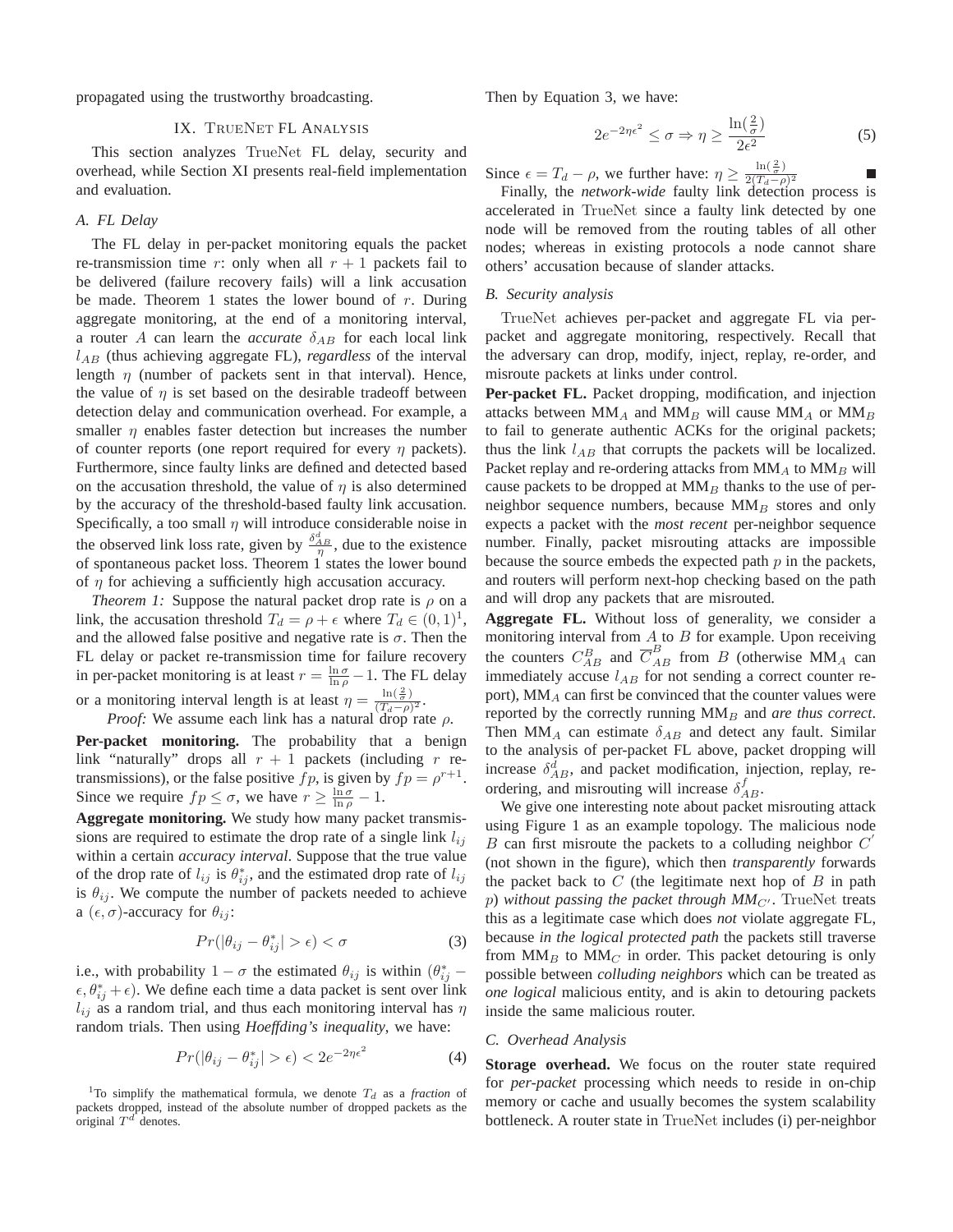secret keys (e.g., 16 bytes per neighbor) for both per-packet and aggregate monitoring, and (ii) *three* monitoring counters (e.g.,  $3 \times 8$  bytes) in aggregate monitoring as Figure 2 shows. Since per-packet monitoring is used for infrequent (compared to the link rate) packets, such state can be either stored in the adequate off-chip DRAM, or stored in a small cache (storing up to  $w$  packets in a sliding window at any time).

**Communication overhead.** The extra communication overhead in TrueNet per-packet monitoring includes one ACK per packet or per sliding window with  $w$  packets. The communication overhead in aggregate monitoring is one counter report per monitoring interval (e.g., with  $10<sup>4</sup>$  packets). When per-packet monitoring is only used for protecting infrequent (compared to the line rate) control messages such as flow setup in TCP and link-state routing updates, the extra communication overhead amortized on each data packet is small.

# X. TrueNet ROUTER ARCHITECTURE

We present a TrueNet router architecture leveraging a *dedicated hypervisor* and TPM chip to implement the trusted computing primitives (remote attestation, isolation, and sealed storage), and modern mainstream router hardware to speed up time-critical operations in TrueNet.

**Anatomy of a** TrueNet **router.** Modern routers commonly use a switch-based router architecture with fully distributed processors [11] and the network interfaces perform almost all the critical data-path operations for a normal packet. Figure 4 shows the architecture of a TrueNet router, where the shaded components are those added in a TrueNet router but not present in a standard modern router and also constitute the TCB for TrueNet. As Figure 4 shows, each TrueNet router is equipped with a TPM chip and CPUs with hardware virtualization support (e.g., AMD SVM [5], or Intel TXT [25]), and installs a dedicated hypervisor such as TrustVisor [32]. The dedicated hypervisor isolates MM from the rest of the router system (e.g., router OS, peripheral devices, etc.), enables remote attestation and sealed storage with the support of TPM chip, and protects MM's execution integrity, data integrity and secrecy. Similar to TrustVisor [32], the TPM operations are only needed when the dedicated hypervisor boots to ensure the hypervisor's integrity, while afterwards the dedicated hypervisor performs attestation and storage sealing to improve the efficiency.

For better performance, we anticipate on every network interface, there is a *trusted* hardware MAC Module (MACM) to perform the MAC operations in MM as described earlier. A MACM has a piece of private memory space and a high-speed MAC computation module. The private memory of MACM is mapped to the main memory residing in the CPU subsystem, and shared with the local MM. The dedicated hypervisor also protects this piece of main memory from the rest of the CPU subsystem, so that only the MM can read from and write to this main memory region. However, MACM can also be implemented inside the software MM as we described earlier, which we used for our prototyping (Section XI-A).



Fig. 4. TrueNet router architecture.

**Software monitoring module MM.** A MM handles all *control-plane* operations that are not time-critical, or infrequent in a TrueNet system. First, the local MM negotiates secret keys with the MMs on the neighboring routers, and writes the secret keys into the main memory region that maps the private memory of MACM. Secret key negotiation only happens periodically according to the cryptographic key lifetime. Secondly, MMs on the source nodes also handle packets originating from the connected end-hosts by adding the entire routing path into the packets (Section VII) for 1-hop monitoring. Thirdly, the MM is also responsible for generating accusations to be broadcasted in the beacon messages. In addition, MM also periodically checks the locally stored timers for awaiting ACKs from neighbors to detect and remove any expired entries.

**Dedicated MAC module.** The dedicated MAC module (MACM) is responsible for all data-plane operations to achieve high packet processing throughput. A MACM verifies the MAC in the packet, validates the correct presence of the local router in the embedded path, computes the new MAC using the shared secret key for the next hop router, updates per-neighbor sequence numbers and monitoring counters, and attaches the new MAC to the packet on a per-packet basis. To achieve high throughput in MAC computation, We can use parallelizable MAC algorithms such as XOR-MAC [13], XECB-MAC [18], PMAC [14], or high speed hardware implementations [31], [38], [41], [44] which can obtain more than 62.6 Gbps throughput.

#### XI. IMPLEMENTATION AND EVALUATION

In this section, we evaluate both TrueNet's *computational* overhead based on our Linux prototype of a TrueNet router and TrueNet's *storage* overhead based on real-world ISP topologies and traffic traces.

## *A. Prototype and Computational Overhead*

We implement a TrueNet router prototype in Linux with TPM chip to evaluate per-packet cryptographic computational overhead of a TrueNet router. We show the performance of a TrueNet intermediate router which performs two MAC operations per packet (verification of the previous-hop MAC and generation of the next-hop MAC) *inside the software*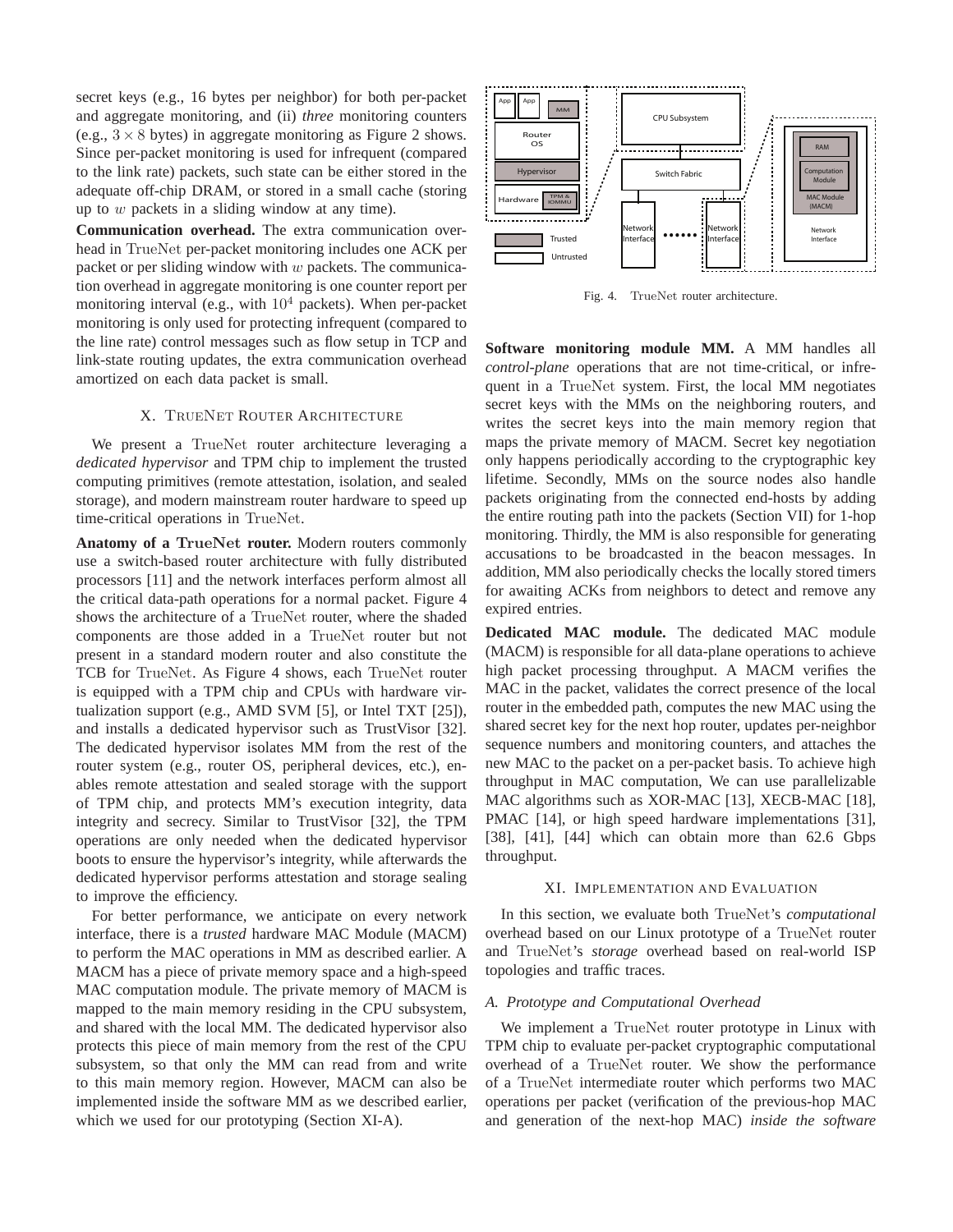

Fig. 5. TrueNet router throughput.



Fig. 6. Key storage overhead of a single router on ISP topologies.



Fig. 7. Overhead comparison based on Internet2 topology and traffic traces.

*MM*. We observe that the TrueNet per-packet cryptographic operations, even implemented in TrueNet software module MM without any hardware acceleration, can fully cope with gigabit link-rate processing of data packets, and are fully scalable to higher performance with more CPUs. We anticipate the dedicated hardware MACM (Section X) can further boost the TrueNet router throughput.

**Platform.** We performed all experiments on off-the-shelf servers with one Intel Xeon E5640 CPU (four 2.66 GHz cores, 256KB L1 cache, 1MB L2 cache, 12MB L3 cache), 12G DDR3 RAM with 25.6 GB/s memory bandwidth. This CPU supports new Intel AES-NI instructions [26] for high speed AES computation. The servers are equipped with TPM chips and Broadcom NetXtreme II BCM5709 Gigabit Ethernet Interface Cards, and runs Ubuntu 10.04 32-bit Desktop OS.

**Prototype.** In our TrueNet prototype, we modify TrustVisor [32] as our dedicated hypervisor. We run Ubuntu Linux OS on top of our hypervisor and implement a TrueNet intermediate router as a multi-threaded user-space process. A TrueNet router process includes the secure software module MM and untrusted network stack. The untrusted network stack consists of two threads: a receiver thread that listens to network packets via TUN/TAP virtual interfaces and puts received packets to an input packet queue, and a forwarder thread in charge of sending the packets in the output packet queue to their appropriate next-hop routers. Multiple MMs run as child threads, constantly poll the input packet queue, copy the new incoming packets to a shared output packet queue, and perform MAC computations. We use the CMAC-AES-128 MAC algorithm to leverage the new AES-NI instructions on Intel CPUs.

Our software module MM performs similar per-packet cryptographic operations as the hardware module MACM proposed in Section X in software manner, while maintaining same security guarantees. The MM child threads are running inside the secure and isolated execution environment provided by dedicated hypervisor ever since threads start. The dedicated hypervisor also protects the memory region of input packet queue as accessible by both the untrusted network stack and MMs, and the output packet queue as writable by MMs but only readable by untrusted network stack. This memory configuration assures MM's execution integrity. Finally, the

| Packet Size (Byte) |      |     |     |  |
|--------------------|------|-----|-----|--|
| 1500               | 1000 | 500 | 100 |  |
| 4.2                | 2.9  | 1.6 | 04  |  |
| 1.3                | 1.1  | 0.7 | 11  |  |
| 5.5                |      | 2.3 | 1.5 |  |
|                    |      |     |     |  |

TABLE II TrueNet SOFTWARE MODULE MM'S LATENCY OVERHEAD BREAKDOWN. ALL THE DATA IS THE AVERAGE TIME (MICROSECONDS) IN 50000 PACKET PROCESSING TRIALS.

TPM securely boots and late-launches the dedicated hypervisor to guarantee its integrity, as described in the TrustVisor proposal [32].

**Throughput and Latency Breakdown.** We tested the throughput of our software TrueNet router prototype using the widely adopted network performance benchmarking tool Netperf [3]. Figure 5 shows the test result. The baseline performance in the figure is obtained by using a main thread to receive packets, *two* MM threads to move packets to the output packet queue *without any other operations*, and one forwarder thread to send packets out to next-hop routers. For TrueNet prototype, the test setting is similar to baseline performance test with the only difference that MM threads perform TrueNet packet validation and MAC computations for every packet. As Figure 5 shows, TrueNet prototype incurs *negligible* throughput degradation when compared with the baseline throughput (maximum degradation in our test is (817-789)/817=4.5% when packet size is 1024 bytes, most degradation rates are under 2%).

We also shows a latency overhead breakdown of executing software module MM's per-packet process. From Table II, we know that, leveraging the new AES-NI instruction, MAC computations are highly efficient (on average 3 CPU cycles per packet byte). In our prototype, AES key setup time is negligible since each TrueNet router only needs to hold one session key per neighboring router in a session key life time, and we can pre-compute all AES sub-keys.

#### *B. Storage Overhead Measurement*

TrueNet's ability to deliver strong security properties (instant failure recovery with per-packet FL, global accusation, etc) with less state than previous attempts [12], [47] follows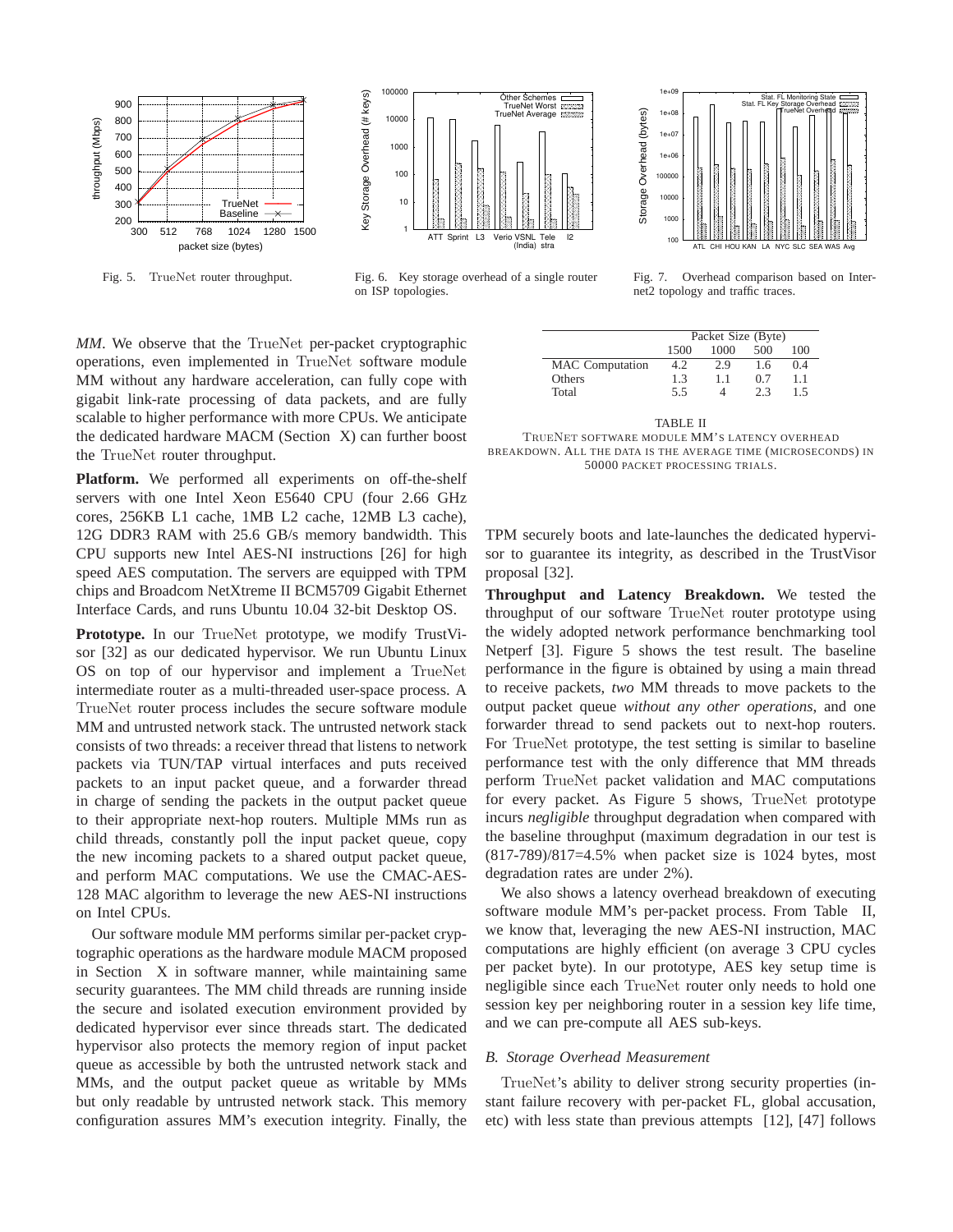

Fig. 8. Incremental deployment of TrueNet. The shaded nodes have deployed TrueNet and form logical trust links between each other.

logically. Still, measurements under real-world conditions provide an exact assessment of TrueNet's strength.

**Rocketfuel-based measurements.** The Rocketfuel topologies [40] of various top-tier ISPs extend from the ISPs' peering routers to approximately the first hop within a customer's network. We count the node degree for each router in the topology to assess TrueNet's overhead and compare it to the number of nodes in the network, representing the recently proposed Statistical FL [12] and PAAI [47]'s key storage overhead. Figure 6 suggests that TrueNet incurs on average two orders of magnitude less overhead in the worst case (considering the maximum node degree in the topologies), and three order less overhead for the average case (considering the average node degree).

**Internet2-based measurements.** The Internet2 provides similar topology data for its core routers, which Figure 6 also illustrates (labeled as "I2"). Since this topology only includes core routers, TrueNet does not deliver the orders of magnitude less overhead achieved with the Rocketfuel topologies, providing an 83% savings in the average case and 69% in the worst case. Conveniently, the Internet2 also provides Netflow data, allowing for measurement of TrueNet's and Statistical FL's monitoring state overhead. These Netflow files capture 1/100 packets seen over a five minute interval. In Statistical FL, the router incurs an around 500-byte "secure sketch" [19] for each path (identified as each unique source and destination in our measurement). In contrast, a TrueNet router maintains three counters (24 bytes) for each neighbor. Figure 7 shows that TrueNet requires approximately five orders of magnitude less monitoring state overhead. Additionally, these flow data allow for a more accurate estimation of key storage overhead in Statistical FL (number of sources with traffic concurrently traversing the same router), also shown in Figure 7 (the key storage overhead in TrueNet is still one key per neighbor).

#### XII. DISCUSSION

## *A. Incremental Deployment*

Although we argue it is feasible to upgrade all routers with trusted computing primitives within *a single* administrative domain, we note that partial deployment of TrueNet can still benefit the early adopters. Specifically, when only a subset of routers in a network are equipped with TrueNet, the monitoring modules still constitute logical protected paths where a *logical protected link* between two MMs may consist of multiple physical links. Figure 8 shows an example where the

shaded nodes have deployed TrueNet and a logical protected link consists of  $l_{AB}$  and  $l_{BC}$ . Hence, FL is still achieved on each logical protected link (though not an exact physical link), which helps localizing the failure to a bounded region and facilitates network diagnosis. Furthermore, the more densely the MMs are deployed, the more accurate the failure localization can be, which incents incrementally deploying TrueNet.

# *B. Interdomain Deployment*

TrueNet mainly targets intra-domain networks such as ISP and enterprise networks, where sophisticated hardware attacks can be precluded since the *remote* attacker (the adversary model we considered) does not have physical access to the routers. However, it is ineffective to deploy TrueNet in the *current* inter-domain setting where each Autonomous System (AS) represents a node in TrueNet, because a selfish or malicious AS has physical access to its routers and can thus subvert the hardware (e.g., TPM chips) upon which trusted computing primitives rely. Fortunately, the recently proposed SCION [46] inter-domain architecture groups the ASes into different *trust domains*, within which strong contractual or legislative regulation can be enforced. Hence, an AS tampering with the hardware can be legally penalized by the containing trust domain. This architecture naturally enables the wide deployment of TrueNet (or trusted computing primitives in general) across different ASes within a trust domain. Meanwhile, TrueNet also serves as an example of how to technically achieve enforceable accountability within a trust domain in SCION.

### XIII. RELATED WORK

Many efforts in trusted computing focus on efficient implementation of remote attestation, sealed storage, and secure boot for bootstrapping trust on commodity computers [32], [36]. A few proposals also consider utilizing trusted computing to address network security plagues [22], [37], [39]. However, BIND [39] focuses on routing security and cannot secure against raw user input and configurations. Not-a-Bot [22] leverages trusted computing and TPM to mitigate DDoS attacks but not to secure the network layer. Recently, Saroiu et al. [37] propose the design of TPM-based "trusted sensors" via remote attestation to secure a broad range of mobile applications.

The network fault localization problem has been extensively studied in the literature with traditional network infrastructure, which turns out to be a surprisingly challenging task indicated by the security vulnerabilities of many existing protocols [7], [9], [10], [24], [30], [34], [35] (both Barak et al. [12] and Zhang et al. [47] have summarized the vulnerabilities). Among the known secure proposals, the protocol due to Avramopoulos et al. [8] incurs high computational and communication overhead, because it requires acknowledgments and multiple digital signature operations from all routers in the path for *each* data packet. Both Statistical FL [12] and PAAI-1 [47] require per-node secret key storage and per-path monitoring state, and incur unacceptably long detection delays (e.g., after